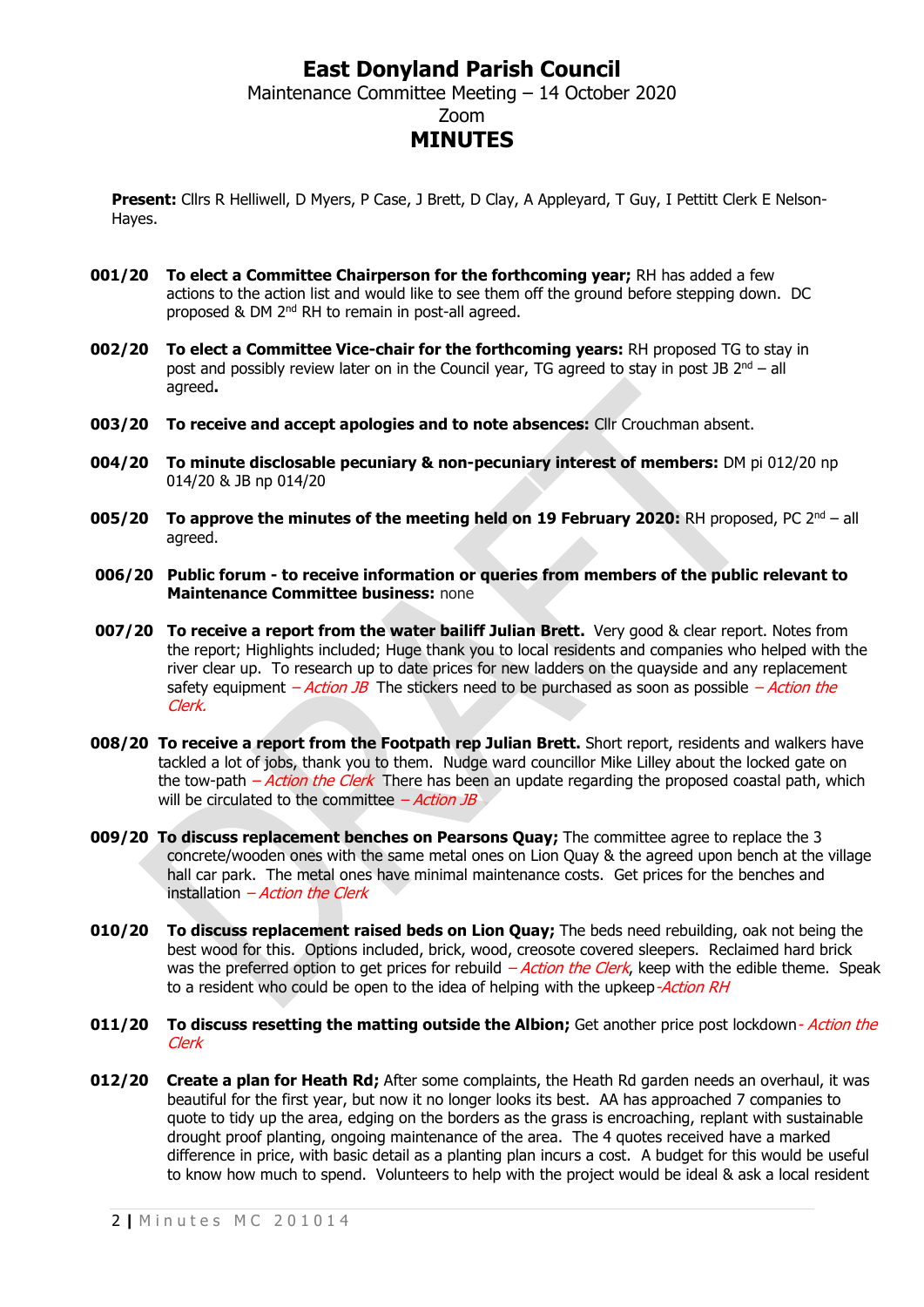### **East Donyland Parish Council** Maintenance Committee Meeting – 14 October 2020 Zoom **MINUTES**

if we can use their water again, for a fee. To speak to local resident and ex-councillor for advice as they have experience with this type of project. Bring to full council in November, possible S106 project – Action AA

- **013/20 Look at floating pontoons for the ferry hard;** RH talked through the email with designs for floating pontoons for the ferry hard. Indicative figure of £28k for potential installation, again another Section 106 project. The area needs tidying and a sense of cohesion regarding mooring of vessels and make the area user friendly and gives people the opportunity to use the walkway instead of walking in the road and launch kayaks from it safely. It would theoretically help shift the build-up of silt in the area also. To pick this up as a project  $-Action RH$
- **014/20 Review the management of the ferry hard;** The RMA are interested in taking on the management of the ferry hard, tightening up processes, checking the rules to make sure they are still valid, creating systems for booking moorings, the income would still come to EDPC. Work up suggestions on how this would work for the next meeting  $-$  *Action JB & DM*
- **017/20 was moved up the agenda as Cllr Guy has to leave the meeting**
- **017/20** To update the committee on possible burial ground working parties; 31<sup>st</sup> October working parties to meet at the burial ground. Pass on contact information, organise risk assessments & check that working parties are able to meet under current COVID-19 restrictions  $-Action$  the Clerk & TG
- **015/20 To discuss Christmas lights;** moving forward, previously discussed at October full council**.**
- **016/20 To review and possibly re-write quayside signage;** Signage was covered in the water bailiff report, proper signage outlining dangers & other relevant information for visitors to the river are needed. Prices to be sought and reported back  $-ActionJB$
- **018/20 To discuss a plan for recreation ground footpath widening;** this is on the Section 106 list of improvements, that are needed especially in the age of social distancing. Short discussion about it becoming a shared cycle path. Quotes are needed. To be picked up.  $-Action DC$ - DC to meet the Clerk on the rec on Saturday 11.15 to look at the path

To note; muddy boots, with mud all over the path & car park, potential danger. To have a word with the football club to sweep the area regularly  $-Action$  TG

#### **019/19 To review the updated Action List pertinent to the Maintenance Committee:**

- Bench a long the path to the Hythe, update from CBC, approach ML for information or if there are finds available.
- Add disabled signage for the disabled bays in the carpark to the action list, to purchase and repaint the lines in the car park including hatchings in front of the gates onto the rec, for emergency vehicles. The school are struggling to accommodate parents/carers who need to use the spaces as others are abusing the spaces available, the repeat offender has been approached on numerous occasions & will not take instruction. Prices needed  $-Action$  the  $Clerk$  \*prioritise\*A short discussion took place regarding enforcement which is almost impossible.
- The 28 Rectory Rd has been on the list for too long, this needs to be pushed forward. Action the Clerk

#### **020/19 To note time and date of next meeting as 16 December 2020, 7pm zoom;** Noted.

The Chair of the committee let everyone know that Essex County Council are asking central government to move Essex up to High Tier for COVID-19. Leaflets will be arriving & to be delivered to every household explaining to everyone what this will mean. RH asks for anyone available and able to help to please deliver these in the village.